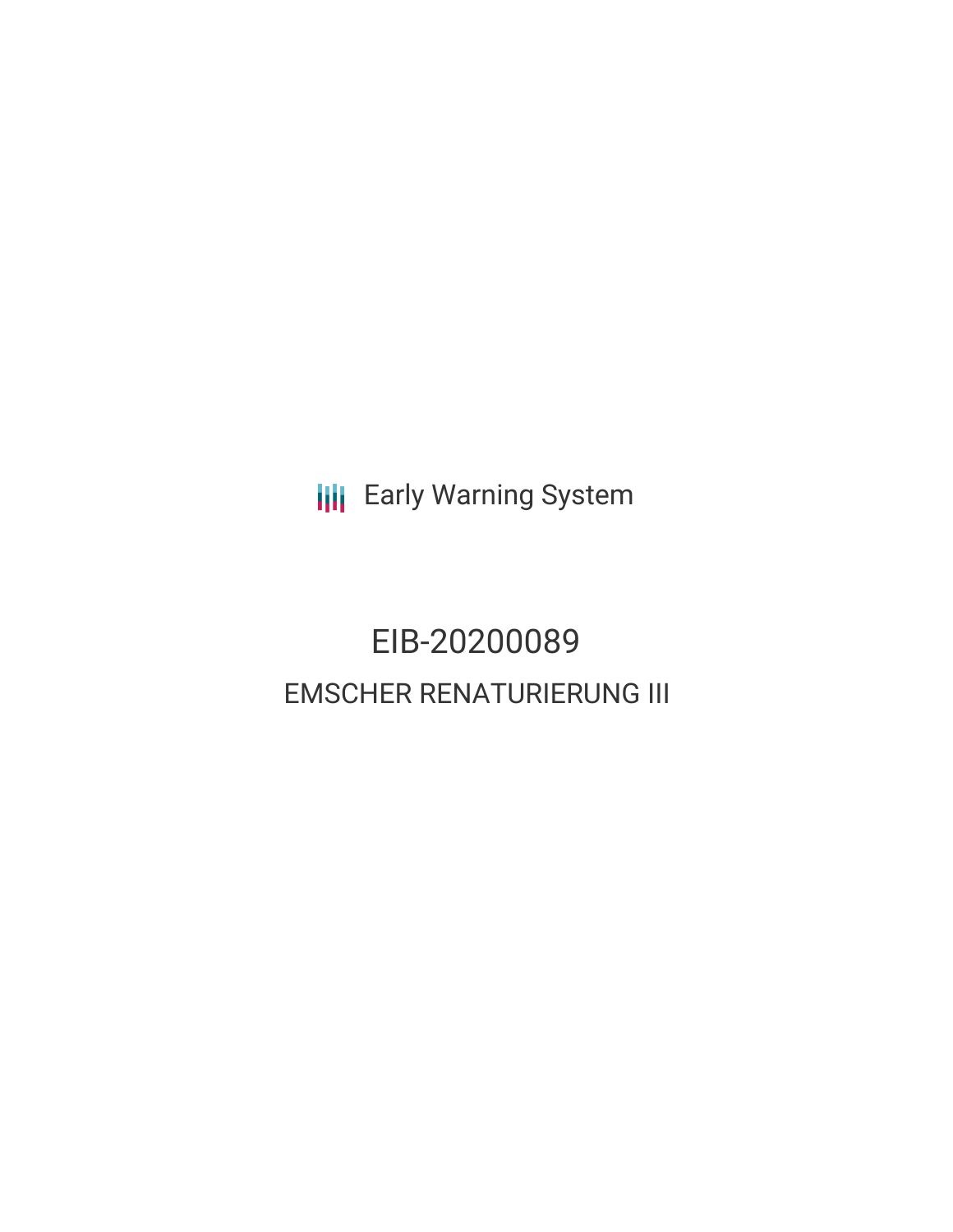| <b>Countries</b>               | Germany                        |
|--------------------------------|--------------------------------|
| <b>Financial Institutions</b>  | European Investment Bank (EIB) |
| <b>Status</b>                  | Proposed                       |
| <b>Bank Risk Rating</b>        | U                              |
| <b>Borrower</b>                | EMSCHERGENOSSENSCHAFT          |
| <b>Sectors</b>                 | Water and Sanitation           |
| <b>Investment Type(s)</b>      | Loan                           |
| <b>Investment Amount (USD)</b> | $$542.81$ million              |
| <b>Loan Amount (USD)</b>       | \$542.81 million               |
| <b>Project Cost (USD)</b>      | \$1.628.43 million             |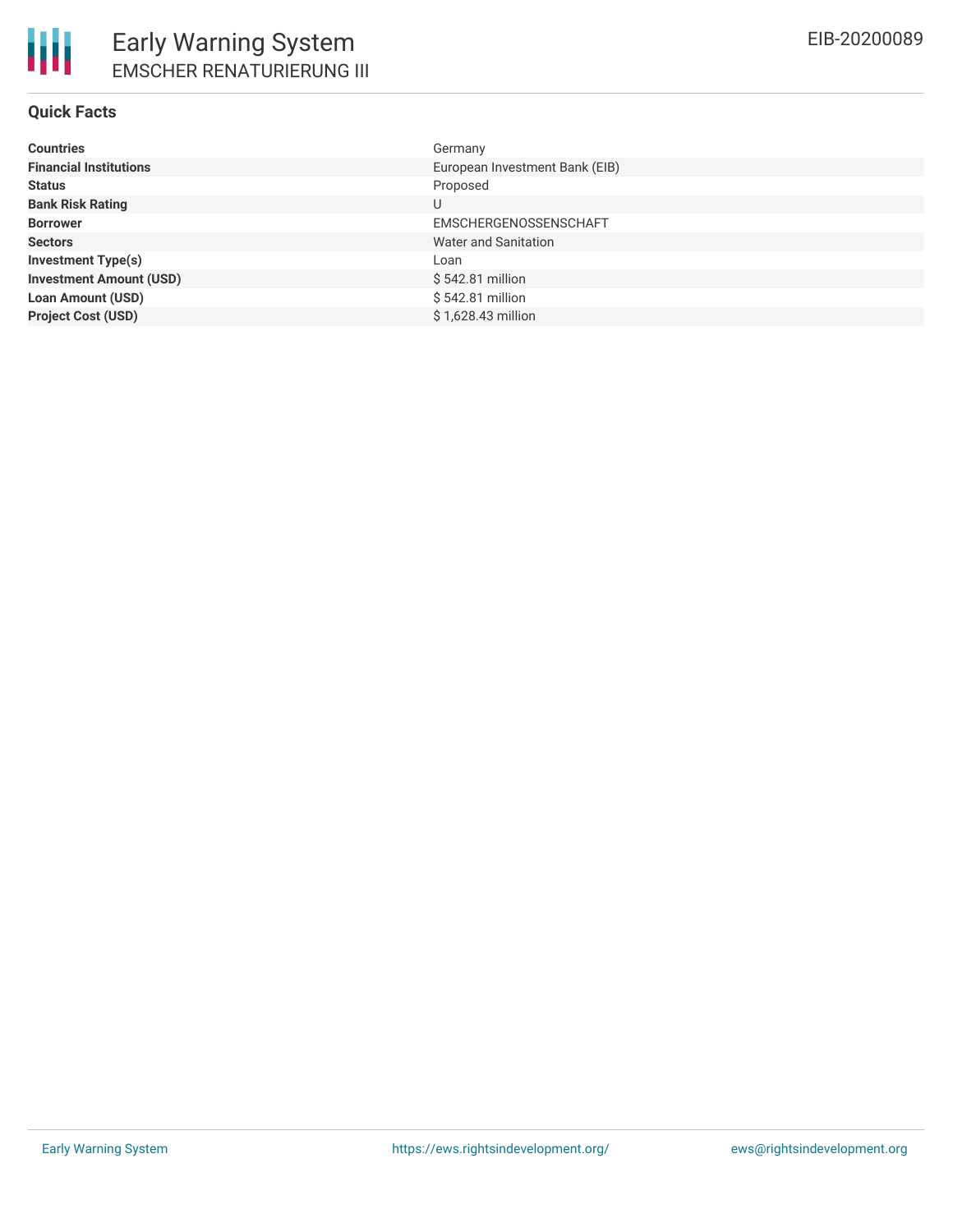

### **Project Description**

According to EIB website, the project will finance the investment program of North Rhine-Westphalia to modernise the regional waste water system in the period 2020 - 2024. It will improve the management of the Emscher River basin and the quality of life of around 2.3 million inhabitants of the Northern Ruhr area.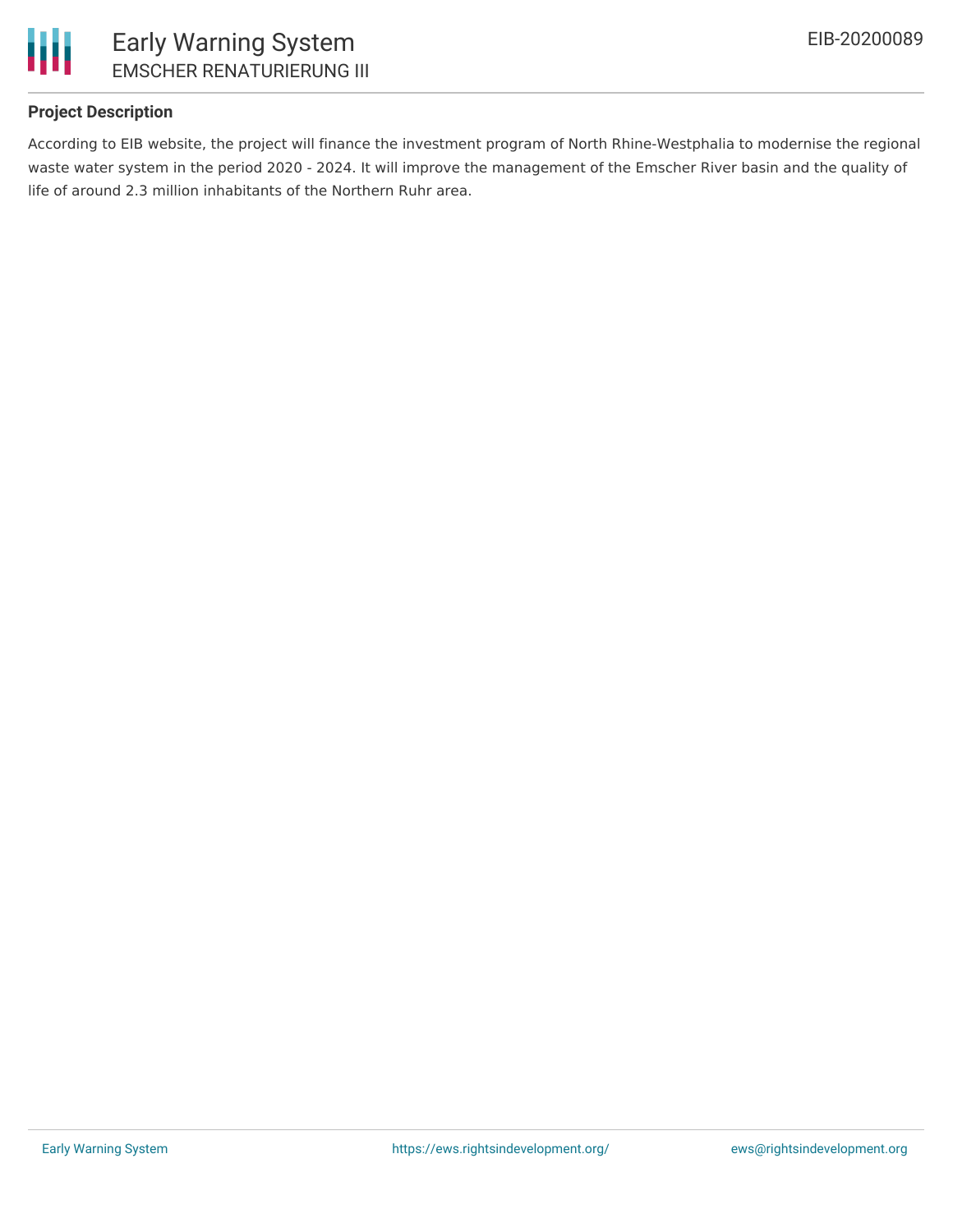

#### **Investment Description**

European Investment Bank (EIB)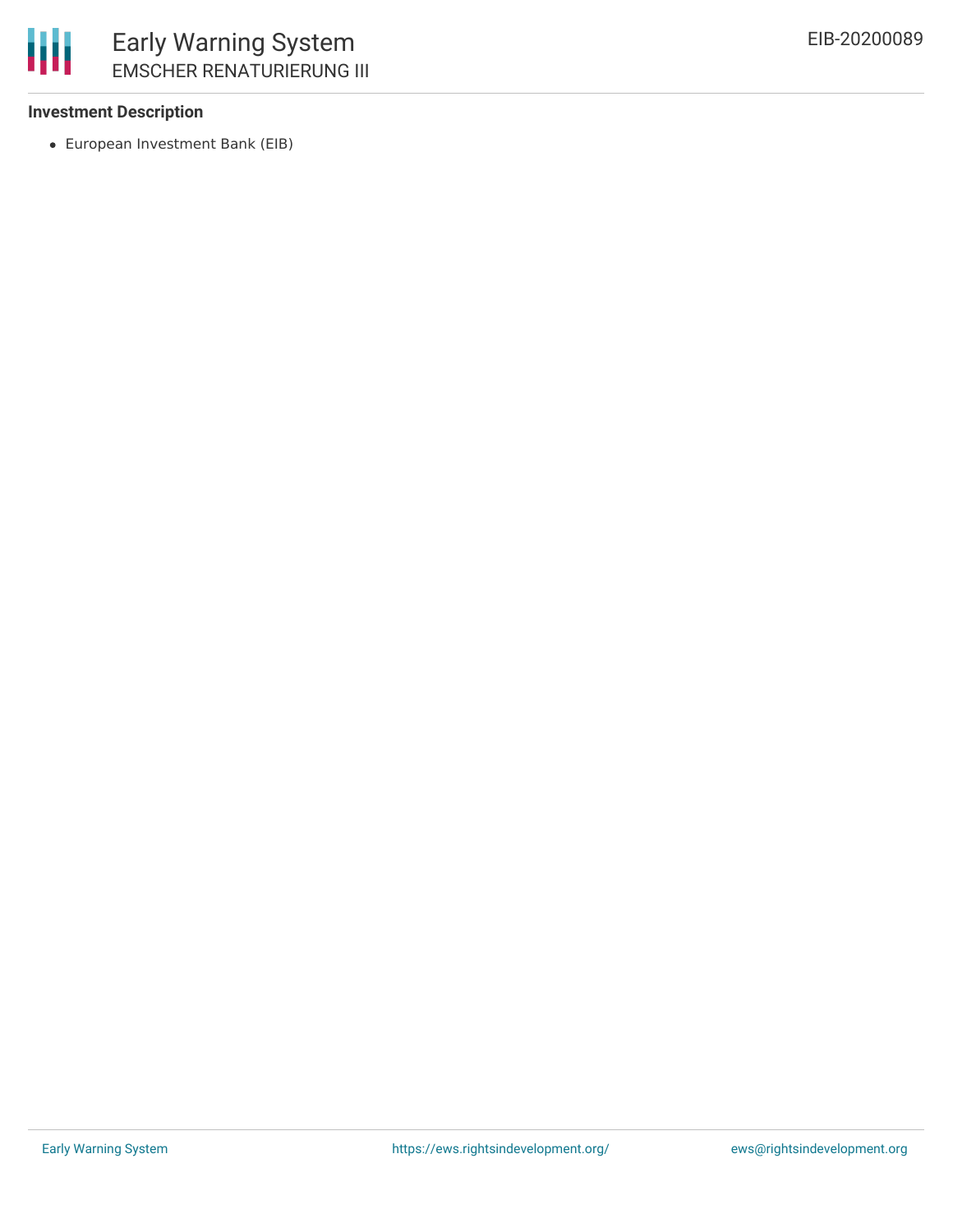# 冊

### Early Warning System EMSCHER RENATURIERUNG III

| <b>Private Actor 1</b> | <b>Private Actor</b><br>Role | <b>Private Actor</b><br>Sector | <b>Relation</b>          | <b>Private Actor 2</b> | <b>Private Actor</b><br>2 Role | <b>Private Actor</b><br>2 Sector |  |
|------------------------|------------------------------|--------------------------------|--------------------------|------------------------|--------------------------------|----------------------------------|--|
|                        | -                            | $\sim$                         | $\overline{\phantom{a}}$ | Emschergenossenschaft  | Client                         | $\overline{\phantom{a}}$         |  |